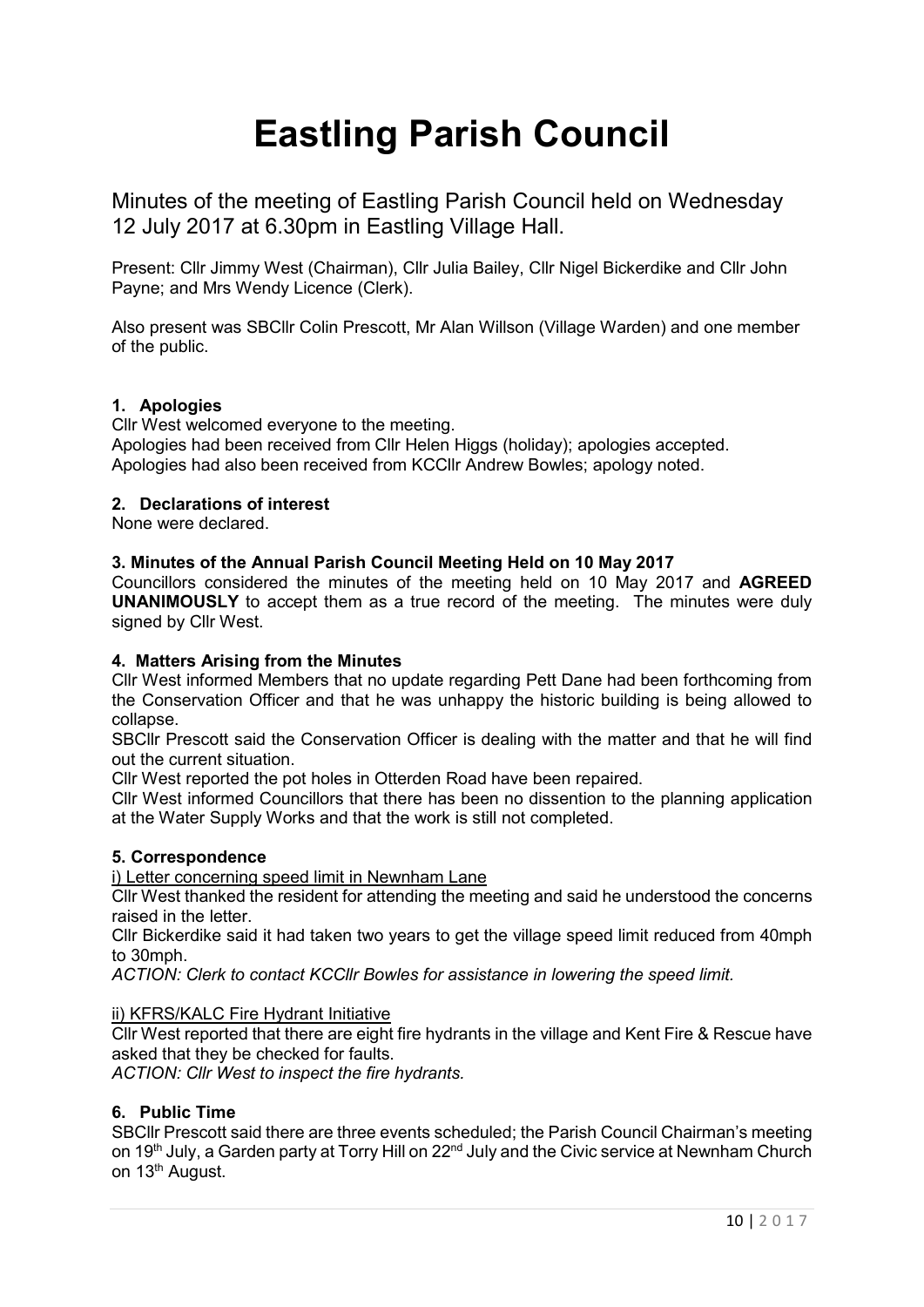# **7. Village Warden's Report**

Cllr West thanked Mr Willson for his detailed report and said it needs to be discussed.

Mr Willson said that he terminated his contract with immediate effect.

Mr Willson then left the room.

Cllr Bailey said the Council had not been aware that Mr Willson had been holding keys for residents and that the Council was not insured for this.

Cllr West said that the keys are Mr Willson's responsibility.

Cllr Bailey said she would ask the landlord if the defibrillator can be installed on the wall of The Carpenters Arms.

*ACTION: Cllr Bailey to obtain the cost of a cabinet.*

SBCllr Prescott said that he will help the Council to purchase a cabinet with a grant from his Members' Fund.

*ACTION 1: Clerk to contact KCC for Community Warden coverage. ACTION 2: Cllr West to write a letter of thanks to Mr Willson for his work.*

# **8. Website**

Cllr West informed Members that the village website is progressing well and that the administrator would be invited to attend the November Parish Council meeting to give an update. There needs to be an update on the number of hits on the Parish Council website. *ACTION 1: Clerk to invite the administrator to meeting.*

*ACTION 2: Clerk to obtain number of visits to the Parish Council website.*

## **9. Chairman's Report**

Cllr West reported a tree had fallen down at the pub and there is now an application for the tree to be pollarded.

Councillors **AGREED UNANIMOUSLY** to support the application.

Cllr West said Swale Citizens Advice Bureau have asked for a donation.

Councillors **AGREED UNANIMOUSLY** to make a grant of £100.00 to the Swale Citizens Advice Bureau.

Cllr West reported the Parish Council notice board is unusable and said a new one is needed. *ACTION: Cllr Payne to obtain prices for a new notice board.*

SBCllr Prescott said other nearby Parishes have recently purchased new notice boards and he will find out how much they cost.

## **10. Finance**

i) Finance Report

Cllr Payne circulated the finance summary. The Clerk will make a claim for a grant for maintaining the website.

Cllr West thanked Cllr Payne for his report.

#### ii) To consider invoices and cheques raised

Cllr West **PROPOSED** to pay the invoice OF £330.00 from Mr Willson: **AGREED UNANIMOUSLY**.

It was **AGREED** to pay Doddington Parish Council £6.00 towards the cost of the Clerk attending the audit workshop (cheque no 12).

#### **11. Planning Matters**

#### i) To receive an update

Cllr Bailey reported she had attended the Swale Borough Council Planning Enforcement event which was extremely interesting with details of the legal requirements necessary to take enforcement action. There is a major issue in Swale with Travellers.

#### ii) Any other planning matter received by 12 July 2017

There were no other matters.